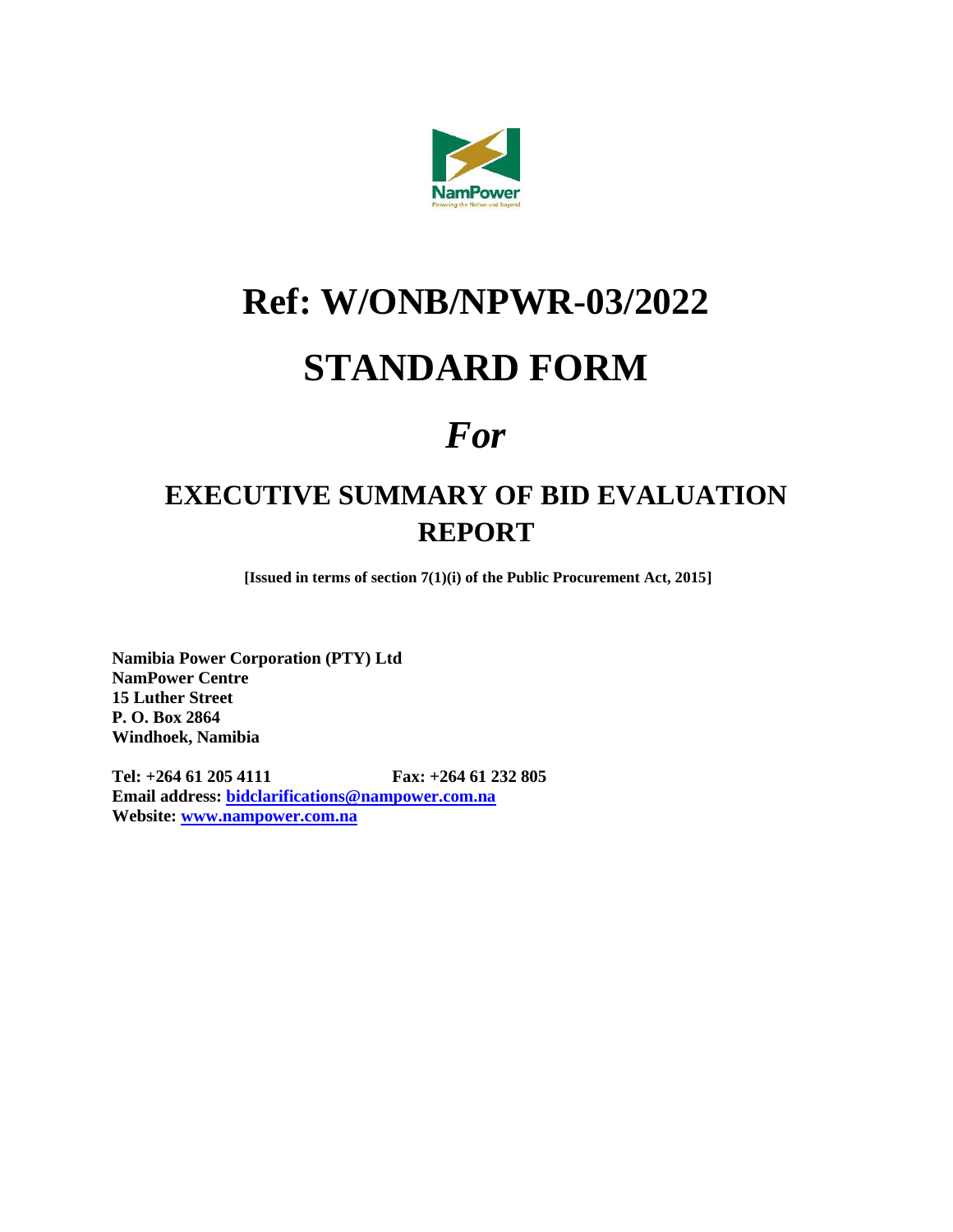#### **Executive Summary of Bid Evaluation Report**

#### **Project Title: W/ONB/NPWR-03/2022: Construction of the Medium Voltage (MV) and Low Voltage (LV) Networks in //Kharas Region**

#### **Reference number of procurement: W/ONB/NPWR-03/2022**

**Scope of Contract W/ONB/NPWR-03/2022: Construction of the Medium Voltage (MV) and Low Voltage (LV) Networks in //Kharas Region**

**Procurement method used:** Open National Bidding (ONB)

- 1. **Date of Invitation of Bids:** 06 July 2021
- 2. **Closing date for submission of bids:** 13 August 2021
- 3. **Date and place of opening of bids:** 13 August 2021, NamPower Convention Centre
- 4. **Number of bids received by closing date:** Twelve (12)
- **5. Responsiveness of bids:**

| <b>Bidder's Name</b>                          | <b>Pricing at Bid</b> | <b>Responsive</b> | Reasons why bid is not responsive                                                                                                                                                                                           |  |
|-----------------------------------------------|-----------------------|-------------------|-----------------------------------------------------------------------------------------------------------------------------------------------------------------------------------------------------------------------------|--|
|                                               | <b>Opening N\$</b>    | or not            |                                                                                                                                                                                                                             |  |
|                                               |                       | responsive        |                                                                                                                                                                                                                             |  |
|                                               |                       | (Yes/No)          |                                                                                                                                                                                                                             |  |
| <b>NBT</b> Quality                            | 9 609 435-28          | Yes               |                                                                                                                                                                                                                             |  |
| Services                                      |                       |                   |                                                                                                                                                                                                                             |  |
| Faradays Electrical                           |                       | Yes               |                                                                                                                                                                                                                             |  |
| and Mechanical JV                             | 10 735 846-94         |                   |                                                                                                                                                                                                                             |  |
| <b>MJ</b> Engineeering                        |                       |                   |                                                                                                                                                                                                                             |  |
| Moupika<br>Investment cc                      | 10 619 185-40         | <b>No</b>         | Did not comply with the<br>$\bullet$<br>requirement of qualified<br>electrician with authorized<br>letter from NamPower in the<br>areas where there are no REDs,<br>submitted expired NORED<br>authorization letter instead |  |
| <b>NAS</b> Construction<br>and Engineering cc | 7 066 686-74          | No                | Did not submit SHEW Plan.<br>$\bullet$<br>Did not submit Proof of access<br>$\bullet$<br>to finance to an amount of<br>N\$1,500,000.00, alternatively<br>proof of credit facility<br>equivalent to that amount with         |  |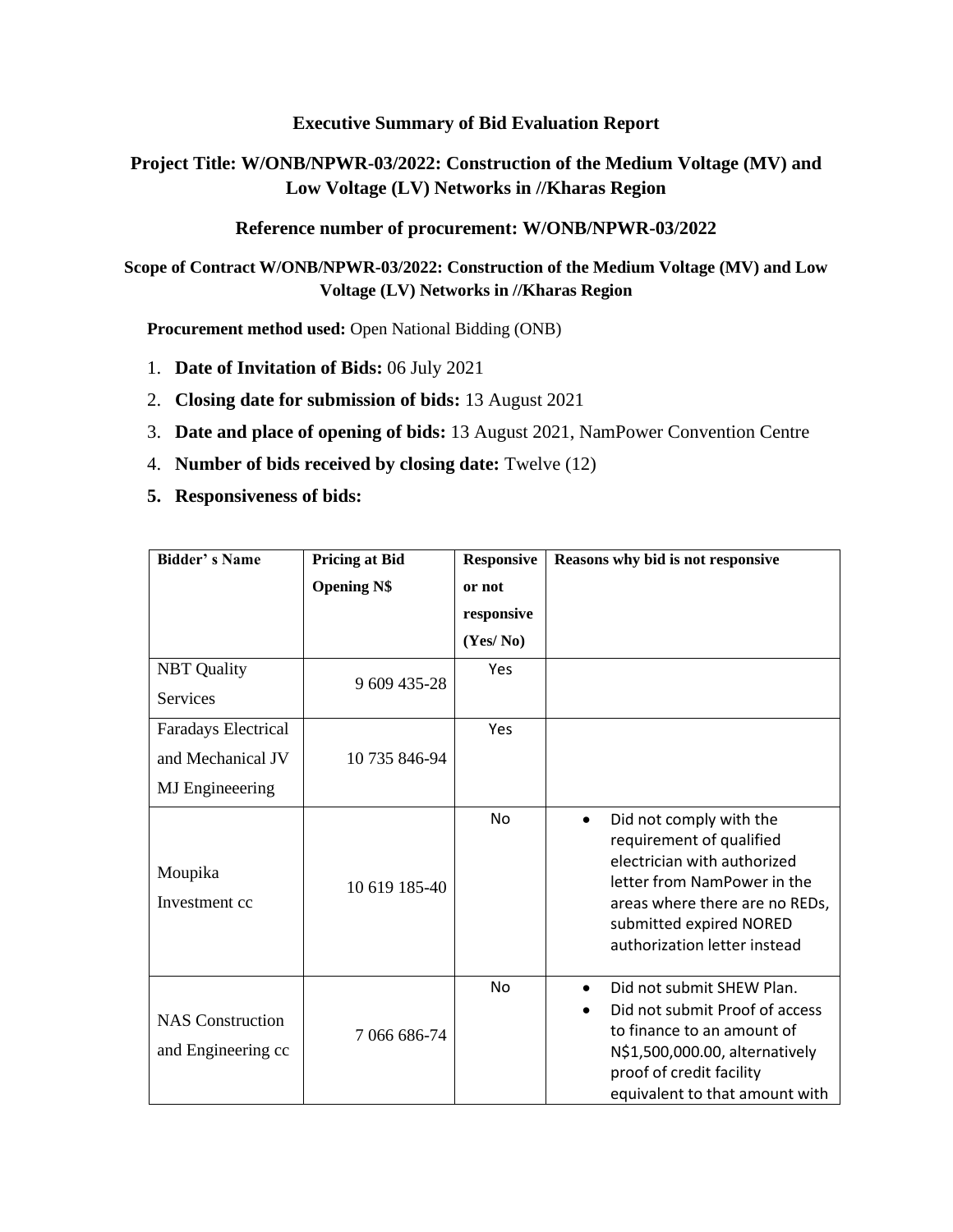|                                                                    |               |           | a local bank or any other<br>financial institution<br>Proof of ownership of<br>minimum 3 x crane trucks not<br>provided                                                                                                                                                                                 |
|--------------------------------------------------------------------|---------------|-----------|---------------------------------------------------------------------------------------------------------------------------------------------------------------------------------------------------------------------------------------------------------------------------------------------------------|
| Maperes<br>Investments cc                                          | 10 287 154-00 | No        | Did not comply with the<br>requirement of qualified<br>electrician with authorized<br>letter from NamPower in the<br>areas where there are no REDs,<br>since such electrician is in the<br>employ of a different company                                                                                |
| <b>Together Electrical</b><br>Services JV Zone<br>Four Investments | 11 005 535-20 | <b>No</b> | Did not submit a certified copy<br>of an Identity document of a<br>qualified electrician whose<br>name appears in the wireman's<br>license                                                                                                                                                              |
| <b>BDI</b> Electric                                                | 11 827 877-50 | No        | Submitted a copy of a certified<br>$\bullet$<br>copy of a company registration<br>certificate<br>Did not comply with the<br>requirement of qualified<br>electrician with authorized<br>letter from NamPower in the<br>areas where there are no REDs,<br>submitted NORED<br>authorization letter instead |
| Power Electrical<br>and Construction cc                            | 10 750 696-72 | Yes       |                                                                                                                                                                                                                                                                                                         |
| Multi Solutions cc                                                 | 10 212 212-12 | Yes       |                                                                                                                                                                                                                                                                                                         |
| <b>Walters Electrical</b><br>Services cc                           | 11 254 079-70 | No        | Did not comply with the<br>requirement of qualified<br>electrician with authorized<br>letter from NamPower in the<br>areas where there are no REDs<br>Did not submit SHEW Plan                                                                                                                          |
| Clydon Namibia cc                                                  | 11 997 969-00 | Yes       |                                                                                                                                                                                                                                                                                                         |
| S & T Engineering<br>and Construction                              | 9 280 018-87  | No        | Did not comply with the<br>$\bullet$<br>requirement of qualified<br>electrician with authorized<br>letter from NamPower in the<br>areas where there are no REDs                                                                                                                                         |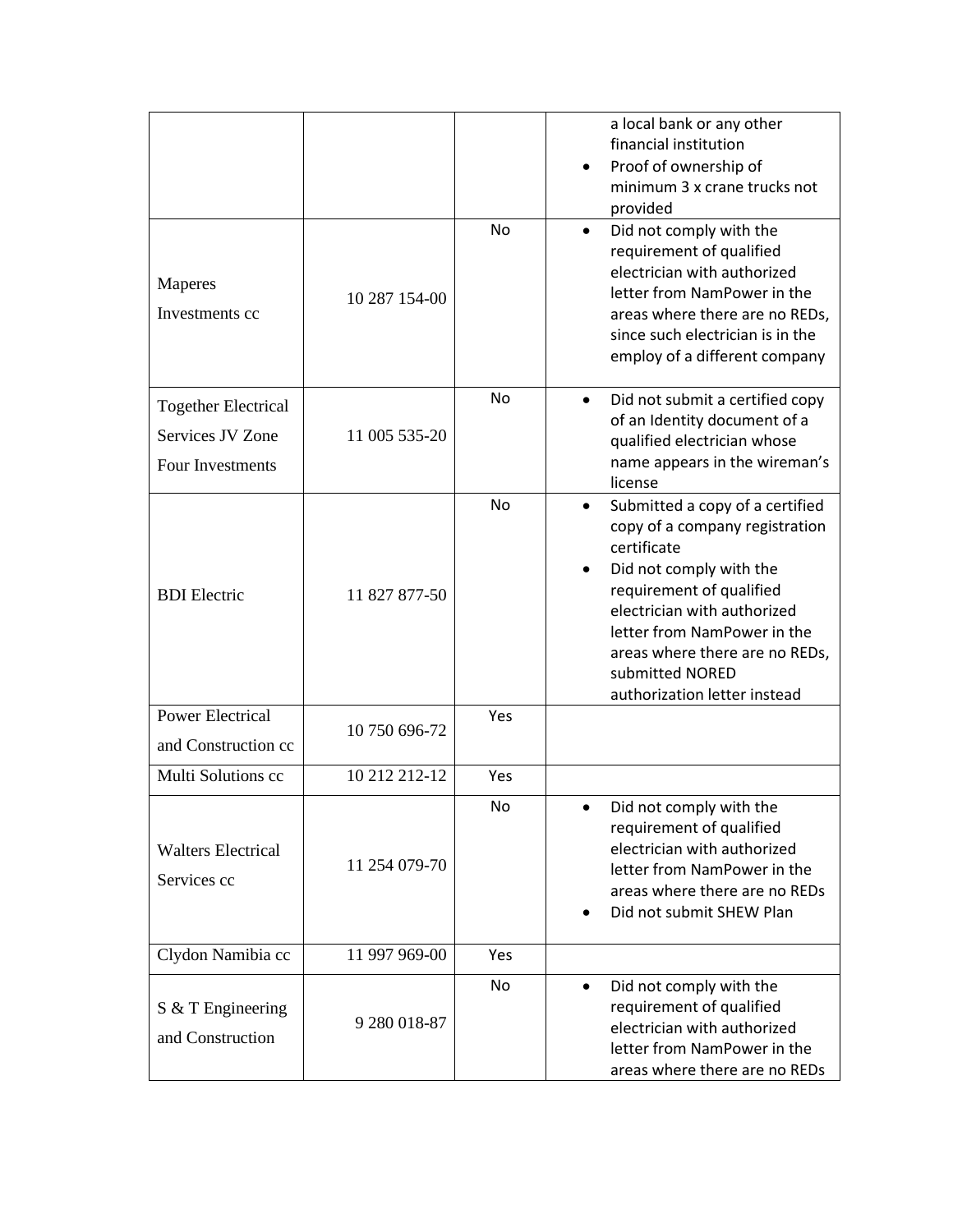|  | Did not comply with the proof<br>$\bullet$<br>of ownership of minimum 3 x<br>crane trucks<br>Did not submit Proof of access<br>$\bullet$<br>to finance to an amount of<br>N\$1,500,000.00, alternatively<br>proof of credit facility<br>equivalent to that amount with<br>a local bank or any other<br>financial institution |
|--|------------------------------------------------------------------------------------------------------------------------------------------------------------------------------------------------------------------------------------------------------------------------------------------------------------------------------|
|--|------------------------------------------------------------------------------------------------------------------------------------------------------------------------------------------------------------------------------------------------------------------------------------------------------------------------------|

### 6. **Price comparison for bids that are substantially responsive**:

| <b>Name</b>  | A. Price at Bid    | <b>B.</b> Bid Price after | C. price after         | D. Price after                     | Rank           |
|--------------|--------------------|---------------------------|------------------------|------------------------------------|----------------|
|              | <b>Opening N\$</b> | corrections               | <b>Adjustments N\$</b> | <b>Margin of</b><br>Preference [If |                |
|              |                    |                           |                        | applicable]                        |                |
| <b>NBT</b>   |                    |                           |                        |                                    | $\mathbf{1}$   |
| Quality      | 9 609 435-28       |                           |                        |                                    |                |
| Services     |                    |                           |                        |                                    |                |
| Faradays     |                    |                           |                        |                                    | $\overline{3}$ |
| Electrical   |                    |                           |                        |                                    |                |
| and          |                    |                           |                        |                                    |                |
| Mechanical   | 10 735 846-94      | 10 647 346-94             | 10 647 346-94          |                                    |                |
| JV MJ        |                    |                           |                        |                                    |                |
| Engineeerin  |                    |                           |                        |                                    |                |
| g            |                    |                           |                        |                                    |                |
| Power        |                    |                           |                        |                                    | $\overline{4}$ |
| Electrical   |                    |                           |                        |                                    |                |
| and          | 10 750 696-72      | 10 750 428-51             | 10 750 428-51          |                                    |                |
| Constructio  |                    |                           |                        |                                    |                |
| n cc         |                    |                           |                        |                                    |                |
| Multi        | 10 212 212-12      |                           |                        |                                    | $\overline{2}$ |
| Solutions cc |                    |                           |                        |                                    |                |
| Clydon       |                    |                           |                        |                                    | 5              |
| Namibia cc   | 11 997 969-00      | 12 431 969-40             | 12 431 969-40          |                                    |                |